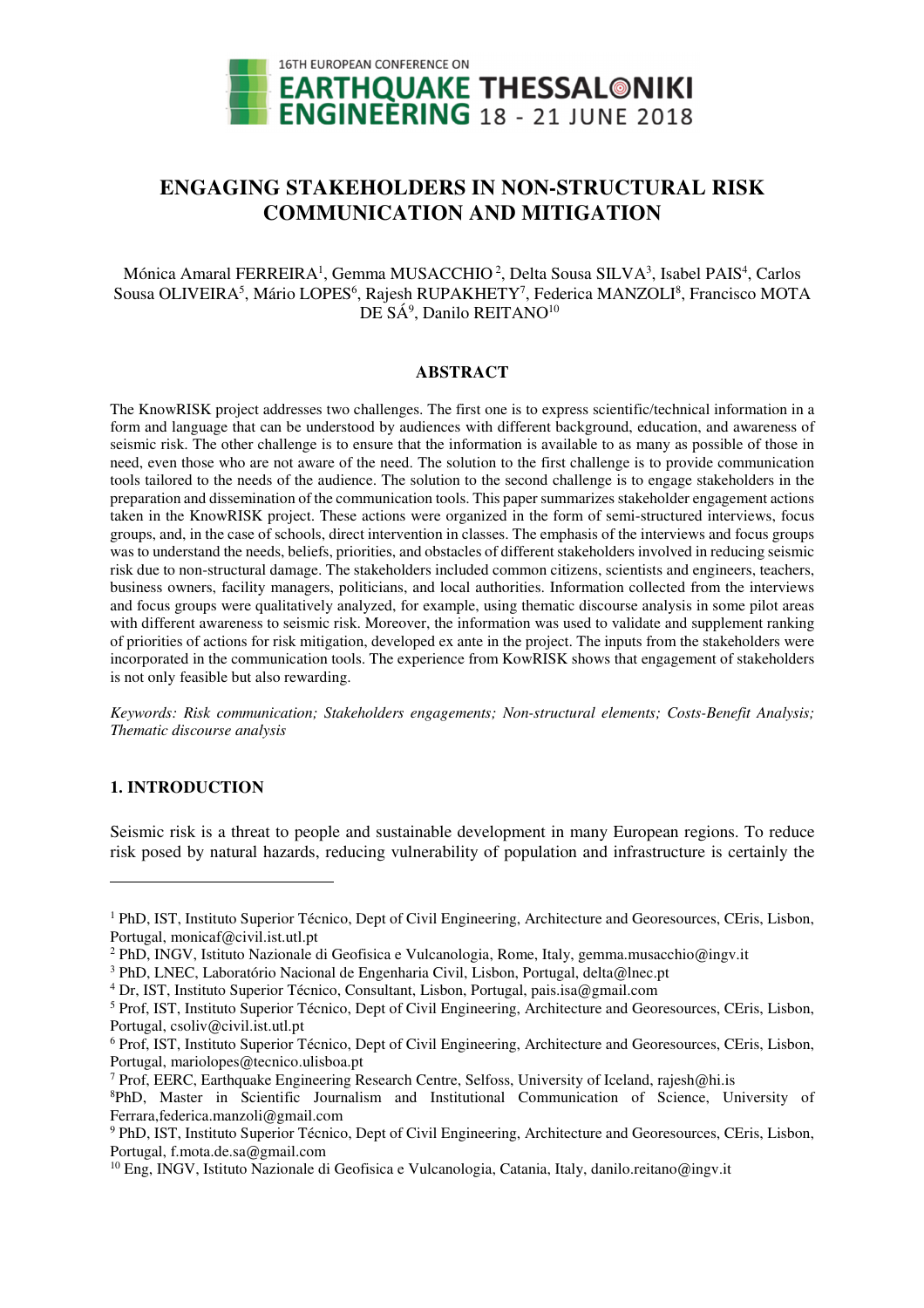most efficient and beneficial human action. The European Union and its Member States invest in research in the fields of earthquake engineering and seismology to facilitate development of codes and practices of seismic resistant design and retrofit. In addition, research and dissemination action aimed at Civil Protection is of great interest. However, knowledge and research, on their own, do not yield a direct reduction of vulnerability. The practical application of accumulated knowledge, including technical tools, leads to reduction of seismic vulnerability and, therefore, seismic risk. It requires the involvement of a large array of stakeholders, including government authorities, private companies, contractors, building sector professionals, community organizations, educational sector, and citizens.

An important part of seismic risk is associated with non-structural elements (NSE). Although often disregarded, these elements may cause large economic losses, injures and, even deaths. If vulnerability of non-structural elements of the buildings is not properly considered, even structurally robust and stable buildings pose risk. Structural deformation and acceleration are responsible for triggering non-structural damage. Mitigation of non-structural risk is not so costly and technically difficult as structural retrofitting. Risk awareness and information of mitigation measures are essential for risk reduction.

The KnowRISK project is funded by the European Commission to address the challenge of transferring technical knowledge on non-structural seismic risk mitigation to stakeholders and communities at risk. The project actions are implemented in the three countries of the KnowRISK consortium: Portugal, Italy and Iceland. The city of Lisbon in Portugal, villages around Mt Etna Volcano and other localities in northern Italy, and South Iceland Lowland are the pilot areas of this project.

Seismic risk communication is often tackled in a well-intended but also surprisingly haphazard manner (Morgan et al., 2002). Communication often fails when scientific experts lack systematic knowledge of target-group needs, beliefs and opinions, and use inappropriate terminology for communication (Bruine and Bostrom, 2012). Needs of target-group knowledge are also required when risk communication seek to follow a prioritizing approach, ranking mitigation actions. Under KnowRISK, formulated and implemented stakeholder engagement framework was devised to enhance knowledge of target groups and to learn about their needs, concerns, and beliefs.

This paper presents this framework and the results of risk communication with communities and stakeholders. The methodology is mainly based on interviews and focus groups. This approach was useful in preparing and validating risk communication tools. Although not suitable for generalization, the methods and results of this engagement can provide important insights on 'giving voice' to the stakeholders, in terms of giving importance to their views, and involving them in risk communication and mitigation actions.

## **2. THE METHOD**

The risk communication methodology followed under KnowRISK project comprehends: (i) the selection and diagnosis of pilot-areas in terms of seismic history, level of hazard, its prevalence and the related vulnerability; (ii) the selection of relevant stakeholders; and (iii) a multi-method approach to monitor the impacts of communication among target-groups.

The assessment of needs-obstacles-priorities of local communities and selected stakeholders followed a qualitative action-research strategy. This is a type of strategy that puts emphasis on dialoque (Bryman, 2005) and is adopted when the researcher has great interest on comprehending the interviewee's point of view. Compared to quantitative inquiry techniques, qualitative techniques are more flexible. For example, individual or group interviews provide more opportunities for the researcher to go deeper on certain subjects or to introduce new questions that follow up interviewee's replies (Bryman, 2005). Although the methodology is based on dialogue, its form and platform was different in the diverse pilot areas. In Portugal, stakeholders' point of view was approached through individual semi-structured interviews. Italy adopted a mix of individuals' interviewing techniques and focus groups. In Iceland, the dialogue was organized in the form of a session of interaction among experts and stakeholders.

The KnowRISK main objectives of interaction with stakeholders are:

a) to know the views of a set of stakeholders and community members about earthquake risk, seismic protection and non-structural vulnerability;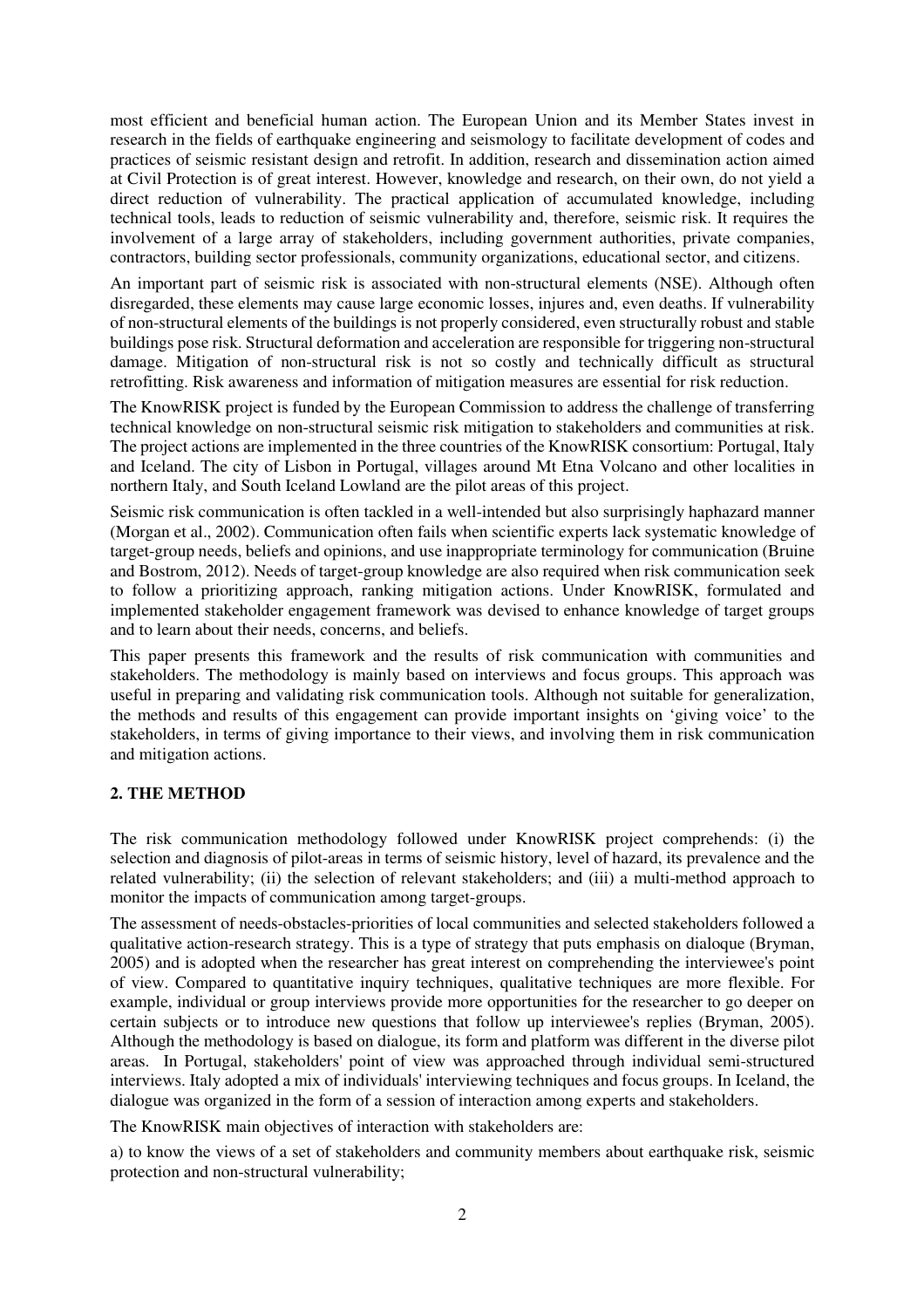b) to prepare and validate KnowRISK supportive risk communication materials considering stakeholders' views and needs;

c) to foster knowledge and awareness about non-structural risk mitigation.

As regard to KnowRISK communication, two tools are relevant. The first one is the Practical Guide (PG) (Ferreira et al., 2018) prepared for citizens, and the second is the Portfolio of Solutions (Ferreira et al., 2018) prepared for professionals. This paper describes the contribution of stakeholders for these communication tools.

Stakeholders were selected on the basis purposive sampling procedures. This is a common strategy in qualitative action-research approaches where the researcher proceeds with a selection of people to interview on the basis of research aims and questions. In this type of procedure statistical representativeness and generalization are clearly impossible. As such, it is not even an issue since what the researcher looks for is to create opportunities to go deeper on a certain topics with interviewees and become aware of all the details and personal views independently of the number of times they are referred by the researcher.

In the following sections, a brief characterization of KnowRISK pilot-areas will be pursued jointly with a more detailed description of adopted qualitative interviewing techniques.

### *2.1. Pilot-areas*

The KnowRISK pilot areas differ in terms of earthquake recurrence, exposure to hazard, experience from recent earthquakes, and vulnerability of citizens and infrastructure.

 In Continental Portugal , the latest seismic experience dates back to the 1969 Mw 7.5 earthquake that occurred on the Azores-Gibraltar seismic belt, about 230 km SW of Lisbon. There were very few victims and most of the economic losses in Lisbon was due to non-structural damage.

In Italy, damaging earthquakes have been frequent in the recent years. The most recent ones are the 2016 Amatrice-Visso-Norcia sequence (M<sub>w</sub> 6.0, 5.9, 6.5) in Central Italy and the 2012 Emilia sequence (M<sub>w</sub> 5.9 and 5.8) in Northern Italy. In the worst hit areas, building collapse has been common, and structural damage is extensive. The 2012 Emilia, however, caused mostly non-structural damage in an area where the population was not aware of seismic risk.

Recurring strong earthquakes (since 2000:  $M_w$  6.5, 6.5 and 6.3) in Iceland have contributed to a high level of awareness in the local communities (Bernharðsdóttir et al., 2015). Although significant ground shaking occurred in the South Iceland Lowland during these earthquakes, residential buildings had no severe structural damage (Bessason et al., 2016). Damage was mostly non-structural. During the earthquakes in June 2000, many inhabitants found it difficult or even impossible to move to a safe place inside their dwellings (Sigbjörnsson et al., 2018).

Lisbon has 552,700 inhabitants (INE, 2013) distributed in 24 parishes. Many buildings in Lisbon, especially those built before the introduction of the first seismic code in 1958, are seismically vulnerable. Seismic risk is perceived as something distant in Lisbon inhabitants' social memory and has low degree of intrusiveness in their daily lives, in part, due to infrequent damaging earthquakes.

Ferrara is a city of 130,000 inhabitants located in the northern Italy pilot area. It has an urban fabric typical of many ancient Italian cities. It is a UNESCO World Heritage Site. Streets alleys and pedestrian paths date pre-14th century, and Non-Structural- architectural elements of old buildings pose risk to the citizens. Flood hazard has been of most concern to this city in recent years.

The South Iceland Lowland is the largest agricultural region of the country. It contains many small towns and villages as well as critical infrastructure. In comparison to the other pilot-areas, disaster risk management is more integrated in people's routines in this pilot area. Research on perceived and observed residential safety in the aftermath of recent earthquakes (Akason et al., 2006) reveals high risk awareness and knowledge on safety procedures among citizens.

Since the pilot areas differ a lot in terms of both seismicity and socio-cultural aspects, risk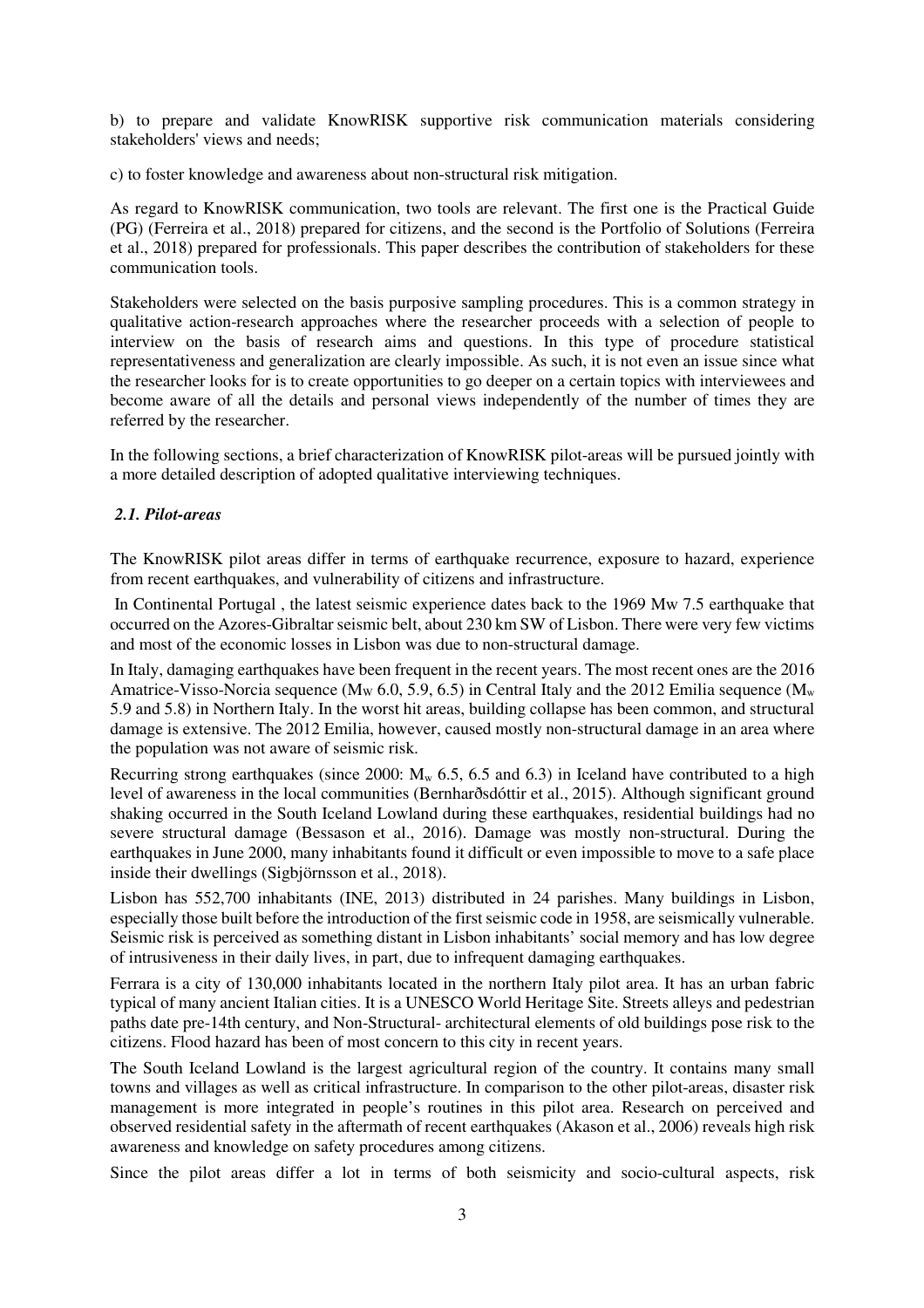communication needs and methods in these areas had to be diverse. Low intrusiveness of earthquakerelated experience in the Portuguese pilot-area required a thorough and longer risk communication protocol, with more encounters between the experts and selected stakeholders. In Italy, the focus was on lessons learned from a city that recently experienced essentially non-structural damage. The focus in Iceland was to communicate the findings and products of the KnowRISK project to selected stakeholders, get their feedback on these products, and to understand their approach on managing risk.

### *2.2. Stakeholders selection*

A stakeholder is any individual, group, organization, institution or network with an interest in the topic being considered. In this work, the stakeholders are classified in four classes, depending on their influence at different level in society, but presumably having diverse interest and needs towards NSE (Table 1).

|                  | <b>Schools</b>                                                                                              | <b>Citizens</b>                             | <b>Business</b><br>groups                                       | <b>Government groups</b>                                                                  |
|------------------|-------------------------------------------------------------------------------------------------------------|---------------------------------------------|-----------------------------------------------------------------|-------------------------------------------------------------------------------------------|
| Who              | Teachers, students,<br>parents                                                                              | Occupants of<br>residential<br>buildings    | Owners, facility<br>and financial<br>managers;<br>professionals | Local government,<br>city council, policy-<br>makers                                      |
| <b>Interests</b> | To have experts<br>discussing a topic they are solution to<br>not informed about,<br>dialogue and learning. | To have an easy<br>improve their<br>safety. | To protect their<br>assets and costly<br>equipment              | To get information,<br>build consensus, make<br>regulations and plan<br>for the community |
| <b>Needs</b>     | Knowledge of solutions in Low cost and<br>order to suggest actions                                          | simple solutions                            | Technical<br>solutions                                          | Ready solutions                                                                           |

Table 1: KnowRISK stakeholder's classification according to their presumed interests and needs.

Although government groups can be highly influential in enforcing regulations, citizens and business groups are the core of our society, and schools are where the future of humanity is built.

Schools stakeholders include students, school boards (teachers and head masters) and families. They are interested in knowledge and curricula. They were selected because of their role in building a culture of risk reduction.

Citizens include people of different ages, education, skills and professions. They pay the consequences of vulnerability. They were involved to communicate to what extent NSE risk can be mitigated by laypeople and to learn to what extent they are willing to take actions for mitigation. Information collected from them was used to define tools/protocols of communication campaign and to prepare the Practical Guide.

Business groups included enterprises, owners, facility managers and professionals have mainly a vision of the non-structural risks, in the perspective of minimizing both the disruption period of the activity of the company and of repair costs. Non-structural damages is of great concern to their organization and clients. It is therefore important to understand their opinions, interests and concerns as well as their willingness to take mitigation action.

### *2.3. Data collection techniques: individual interviews and focus groups*

Interviewing methods were different in the three pilot areas. In the Portuguese pilot-area it was important to listen to stakeholders views that were potential users of the Portfolio of Solutions; more precisely, to agents in building industry, as well as owners and operators of critical infrastructures. Earthquake hazard and non-structural seismic risk are difficult topics because the population generally underestimates them. Such underestimation is particularly acute in Portugal where earthquake issue is not of concern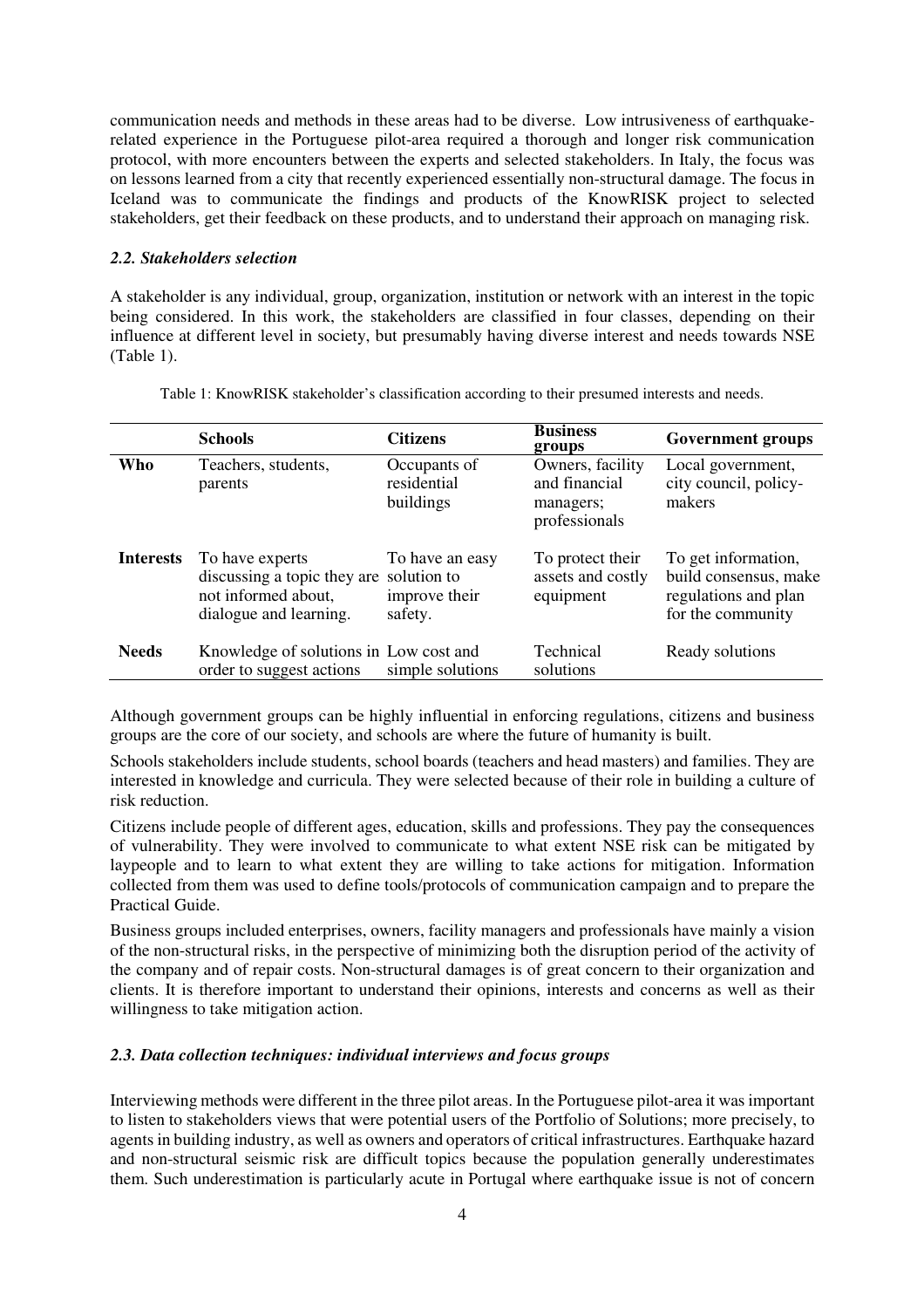for the general public due to lack of knowledge. To address matter, individual interviewing was adopted instead of group interviewing which would have constraints such as all getting all participants in dialogue at the same time (due to commercial reasons). Individual interviews followed a semi-structured format. It included transmission of information of experts to stakeholders and questions that stimulate the interviewee to express his/her opinion freely.

In the Italian pilot areas, in addition to one-to-one semi-structured interviews, focus groups and checklists were used. Focus group technique is a form of group interview involving several participants and a moderator. It is adopted when there is interest in exploring a particular fairly tightly defined topic (Bryman, in ibid). Focus groups technique was mainly adopted in Ferrara pilot-area with downtown citizens and stakeholders. This area has a recent history of community engagement through group discussions, the so-called *Laboratories*, organized in the aftermath of the 2012 Emilia earthquake sequence. The KnowRISK focus groups were organized according to a pre-established guideline where the moderator introduced the context of the discussion and guided it through a set of topics related to the representation of earthquake damage, awareness towards protection against non-structural damage, residential safety against earthquakes and good practices concerning information about risk. Data collected was recorded, transcript and were subject to the discourse analysis (Manetti and Violi, 1979; Bauer and Gaskell, 2000). The aim was to extract common opinion on specific themes using the most objective approach.

In Iceland pilot-area stakeholders' involvement was organized in a special session of specialized talks from the KnowRISK researchers followed by general talks from various stakeholders including local government, school headmaster, building authorities, and consulting engineers.

## **3. STAKEHOLDERS AND THE MAKING OF COMMUNICATION TOOLS**

The primary goal of interaction with stakeholders is to understand their concern, needs, and obstacles in non-structural seismic risk mitigation. This understanding was crucial to design and implement communication tools. Of these various communication tools, the Practical Guide and the Portfolio of Solutions benefitted the most from the stakeholders.

## *3.1. Stakeholder contribution in the Practical Guide*

Stakeholder involvement in the city of Ferrara provides a good example of contribution to the PG. Twenty-six stakeholders including citizens living in the historic city center as well as business owners and government organizations were involved.

## *3.1.1. The Ferrara case study*

The population in Ferrara was largely unaware of seismic risks until the 2012 Emilia seismic. The memory of historical earthquakes had obviously been lost over the decades and centuries and as a result, seismic hazard had become of less concern than other natural phenomenon such as floods, which are frequent in the area.

It was during the post-event phase of the Emilia sequence that preventative actions started. One of these was the engagement of citizens in discussions on how prevention could be implemented by efforts that each actor (citizen, professionals, municipalities and scientists) could undertake, promote or communicate. The framework of these discussions was the so-called "Laboratories for the prevention of the seismic damage" campaign, hereafter referred to as *Laboratories*. The result was a leaflet ("10 good practices to make our home safer") with safety guidelines. Need to implement strong communication and social cohesion actions by the public administration was formally documented by the City Council and approved by its members.

The "10 good habits" leaflet (Figure 1) was edited as a shared document that took into account interests, needs, priorities and obstacles expressed by stakeholders involved in the *Laboratories.* On top of the list there is the recommendation to gather information about the soil type, interventions that were carried out on a building after its construction and on damage caused by the last earthquake. Most of the remaining suggestions were related to NSE measures.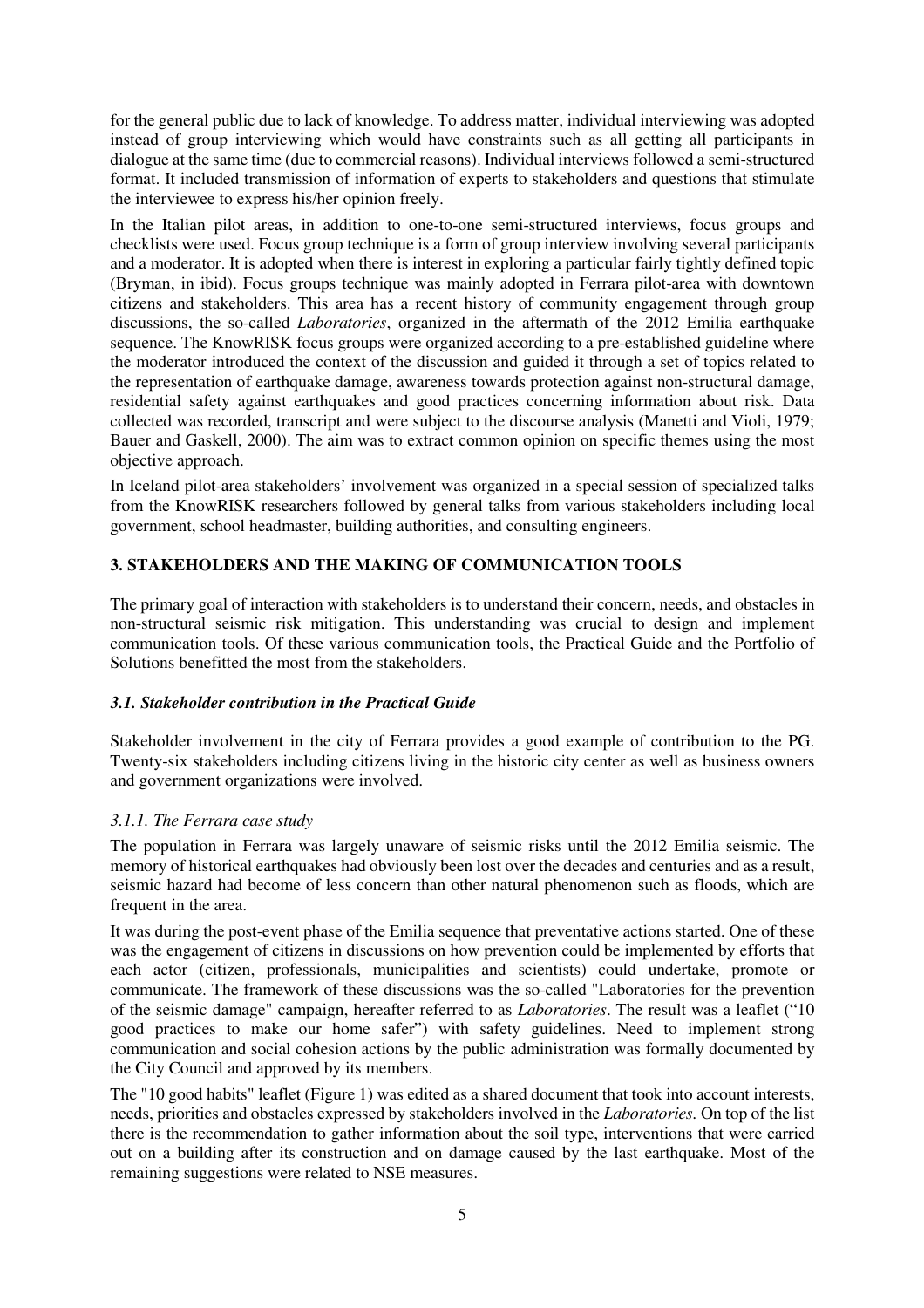

#### **10 GOOD HABITS TO MAKE OUR HOME SAFER**

**1. KNOWLEDGE FIRST OF ALL**: the subsurface of your house, what interventions on building over the years and damage caused by the last earthquake **2.** *NOT ALONE***:** Actions for prevention must take into adjacent buildings into

**3. SOME MINIMUM INTERVENTION**: furniture anchorage, heavy objects on lower shelves, secured false ceilings, choose to place light furniture in attics

**4. UNBURDEN ATTICS:** avoid storage of heavy and unnecessary objects in attics

**5. CARE FOR ROOF MAINTENANCE**: tiles may fall; they may only just move and cause water seepage that will weaken the beams and make them vulnerable to ground shaking

**6. SECURE CHIMNEYS AND EVES**: chimneys, eves, balconies, ornaments are vulnerable to fall and should be secured

**7. CHECK GUTTERS:** leaking gutter may damage to wall and increase seismic vulnerability

**8. CHECK DRAINAGE AND WATERSPOUT:** moisture may damage foundation

**9. REMEMBERING THAT**.... expert knowledge is important to access vulnerability **10. FINALLY, FIND A SAFE PLACE IN YOUR HOME**- don't run away, unless you may quickly get to a safe open space; find a safe place in your house (e.g. a load bearing beam), make sure that exits doors are not blocked by furniture that may

Figure 1. The "10 good habits" leaflet (Left) and its tentative translation to English (right).

Our objective was to understand if, five years after its introduction, the suggestions of the Leaflet had been implement, and what obstacles, if any, were encountered during their implementation. For this task, two different groups of citizens living in the city center who had felt the 2012 earthquake sequence were consulted. The first group included those who took part in the preparation of the "10 good habits" leaflet, knew and likely remembered the issues addressed during the *Laboratories.* The second group did not participate to the preparation of the leaflet. Each group had good representation in terms of age, gender, education, and profession. Focus groups were organized and the data was analyzed to understand if and how prevention was undertaken and how this can be addressed in the KnowRISK Practical Guide. They followed a well-defined structure with four major sessions: (1) ideas and opinions about seismic damage prevention (lasting about 15 min); (2) prevention of non-structural damage (lasting about 30 min); (3) best practices to communicate prevention (lasting about 40 min); (4) how to disseminate best practices (lasting about 15 min). Keywords expressed by the participants were important to derive shared and frequent issues. Table 2 is an example of keywords used during the first phase of focus groups.

Table 2. An example of focus groups data. Words related to Seismic Damage (session 1); citizens who took part in the preparation of the "10 good habits" leaflet (left) and those who did not take part (right).

| Citizens group 1          | Citizens group 2                 |  |  |
|---------------------------|----------------------------------|--|--|
| The structure of my house | We are all scared                |  |  |
| People's life             | Solidarity                       |  |  |
| Danger to be isolated     | Insurance                        |  |  |
| Psychological damage      | Destruction                      |  |  |
| Human relationships       | Quality of buildings             |  |  |
| Solidarity                | Information                      |  |  |
| Mourning                  | Competences of disaster managers |  |  |
|                           | Prevention                       |  |  |
|                           | Organized/disorganized, chaos    |  |  |
|                           | Robbery                          |  |  |
|                           | Election campaign                |  |  |
|                           | Frequency                        |  |  |
|                           | <b>Funds</b>                     |  |  |
|                           | Possible                         |  |  |
|                           | Unpredictable                    |  |  |
|                           | Job                              |  |  |
|                           | Civil protection                 |  |  |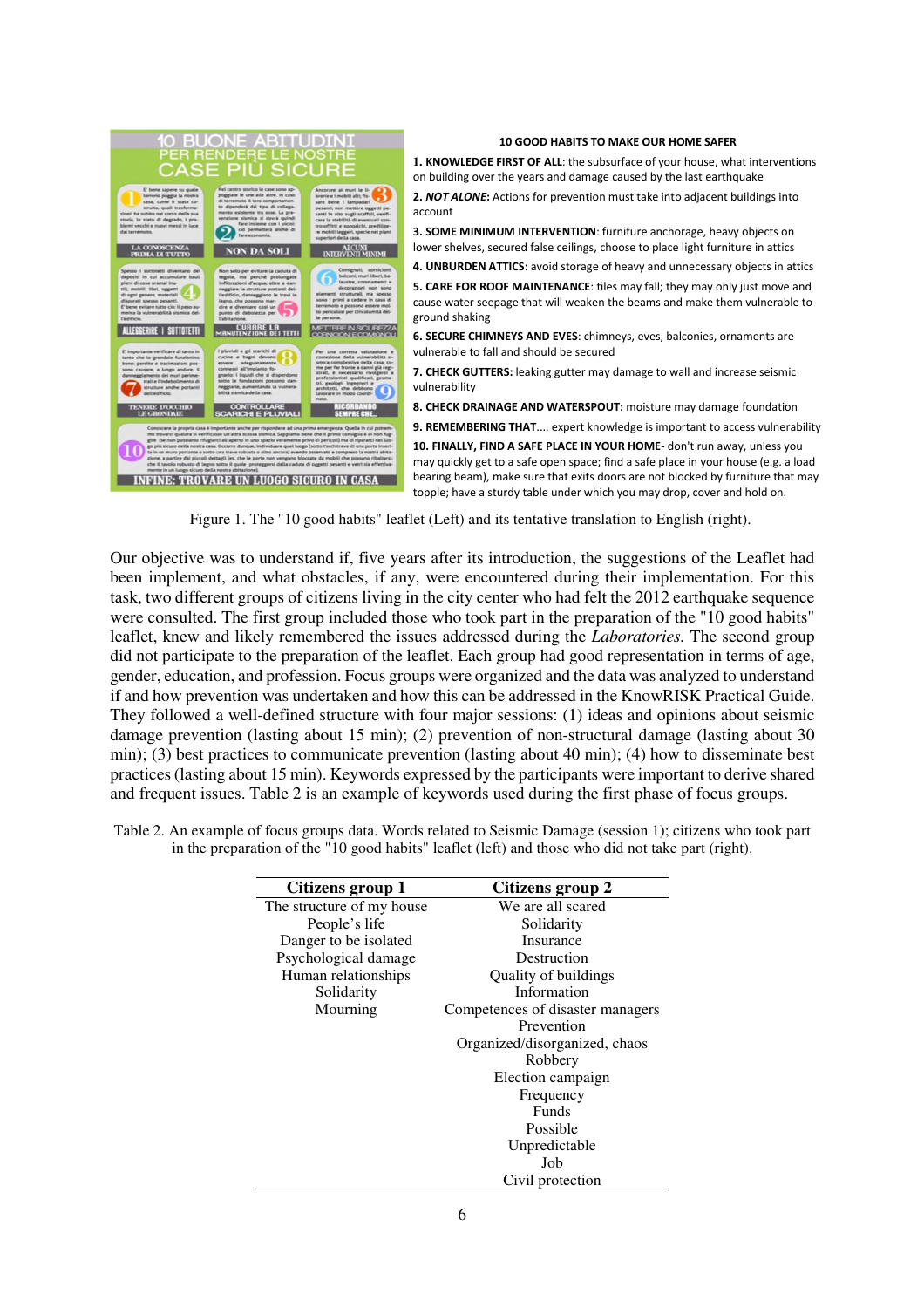In addition, 12 stakeholders (age 44-65 years old) that were influential at different level on the issue of seismic prevention were interviewed. They represent a broad range of institutions and disciplines: university (engineers, geologists, historians, architects); Municipality (civil protection representatives, councilors for urban development and infrastructures, communicators); Civil Society Organizations (cultural heritage, urban renewal, social instances); professional associations (geologists, engineers).

## *3.1.2 Results from analysis*

The data collected in Ferrara was processed using the qualitative software package called Atlas-ti (Paulus et al., 2015) that is capable of thematic discourse analysis (Manetti and Violi, 1979; Bauer and Gaskell, 2000). A snapshot transcription of the discourse is presented in Musacchio et al., 2017.

Results considered useful for the PG are summarized below.

1. **Memory:** Recollection of the earthquake and most relevant elements of the story telling.

In Ferrara, where physical damage was the main consequence of the earthquake and no loss of human life occurred, people tend to remember damages to NSE. However, data underline that the memory of the earthquake gets easily lost, even among experts.

### 2. **Knowledge:** Meaning of seismic damage, knowledge/relevance of the distinction between structural and non-structural elements.

Despite the recent experience of damage to NSE, there seems to be very little distinction or understanding of the difference between structural and non-structural damage. Even when experienced damages were non-structural, citizens' priority seems to be structural safety.

3. **Prevention:** Definition, measures, needs, obstacles, enforcement and controls.

Major needs are focus on safety, adequate information, regular training, and enforcement of regulations.

Four major obstacles towards the implementation of preventative actions were identified: the fatalist attitude, lack of knowledge on proper actions, the need to have experts for intervention, the perception of seismic risk as an unlikely future event. A major problem is that citizens tend to ascribe the preventive action to others, in particular the local administrations, the civil protection, and the scientific community. In the words of one of the participants "The culture of delegating prevails, taking away the sense of responsibility".

### 4. **Communication:** Efficacy of the leaflet, obstacles in communication, contents and media for efficient prevention, the role of experts.

Only five years after the earthquake sequence, the "10 good habits" leaflet and its recommendation for NSE reduction, seem to have been forgotten. For the failure citizens blamed poor dissemination and recommended: (1) better involvement of key stakeholders (i.e. buildings administrators, schools) who can act as hubs for distribution among citizens, (2) a monitoring phase of the real implementation and the level of autonomy developed by the citizens, and (3) a more focused dissemination during other engagement events in town (i.e. festivals, science cafés). A critical issue concerns the identification of experts and their roles. The laypeople consider as experts, not only scientists and engineers, but also technicians from different field (maintenance staff, installers) without a clear distinction. This poses a serious problem, as laypeople are not sure which experts to consult for different actions.

## *3.1.3 Application to the making of the Practical Guide*

The key issues identified above were taken into account in preparing the Practical Guide (PG). The lack of knowledge about NSE, the need for support, the attitude to delegate action to others, and the need for identification of proper experts were addressed in various ways in the PG. The contents of the PG were categorized in such a way that citizens would, while understanding the meaning, find a real help on how to do it (support), how costly it is and on which element intervention is more relevant (knowledge). The PG was organized as a path to improve safety with steps that went from just moving loose objects, protecting valuables, securing what could not be moved to retrofitting architectural components and utilities (Figure 2). The actions along the mitigation path increase progressively in terms of required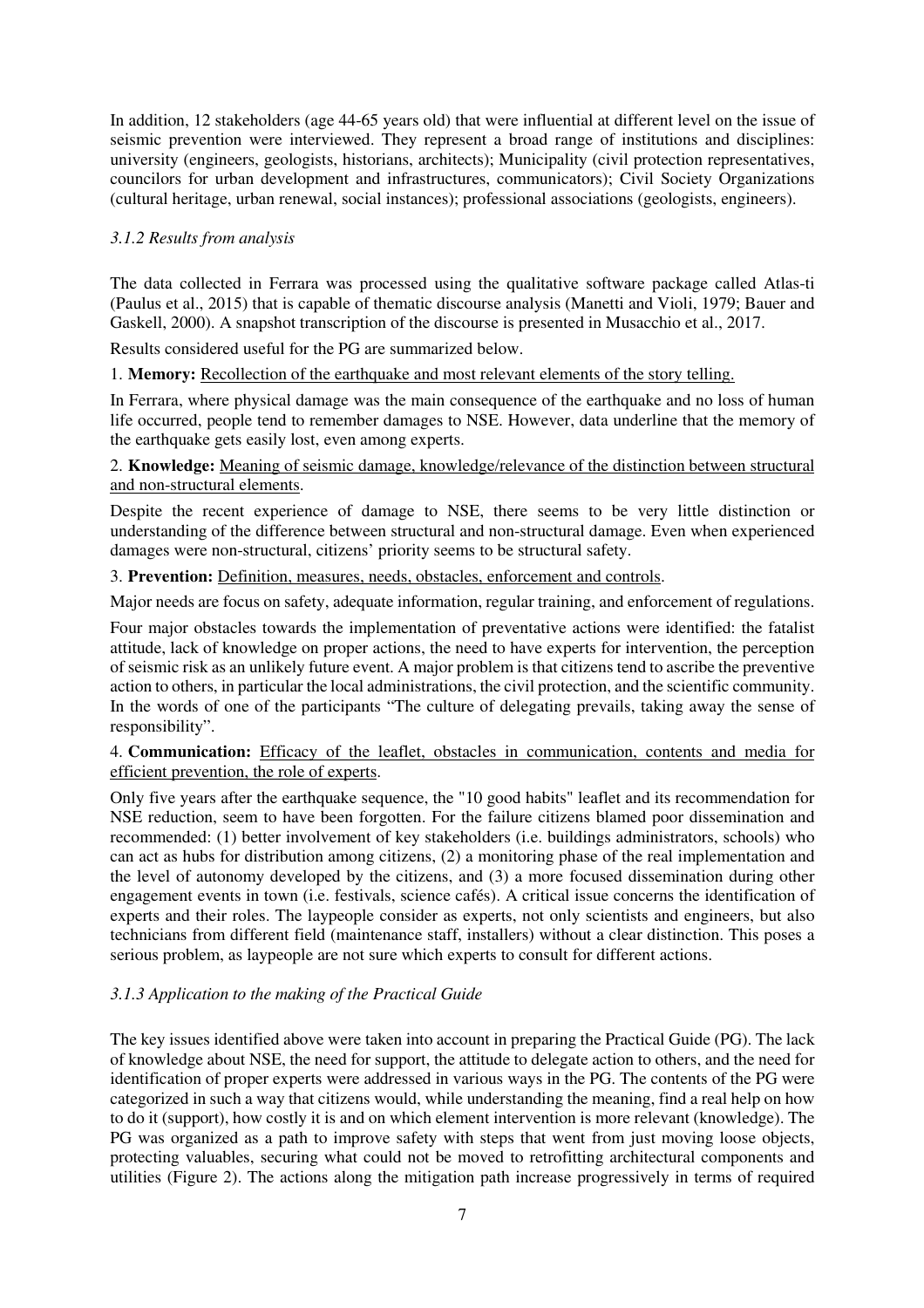time, funds, and expert knowledge, thus helping the citizens to take immediate actions where possible and plan actions that are more complex or costly.

The PG was disseminated during special events when KnowRISK team interacted with the public, but schools were also used as hubs for distribution.



Figure 2: Conceptual path to risk mitigation followed in KnowRISK Practical Guide (Ferreira et al., 2018)

### *3.2. Stakeholders contribution to the Portfolio of Solutions*

Research on interests, needs, priorities, and obstacles of stakeholders provided valuable input to the preparation of the KnowRISK Portfolio of Solutions. This research was mostly carried out in the Lisbon pilot area. The stakeholders included owners and operators of infrastructures and services such as electricity, water, communications, transportation, food distribution, and commerce. Other stakeholders were the Alvalade and Olivais Parish Councils, representing local authorities.

The stakeholders were selected due to the importance of the goods and services they provide and the impact that a serious disruption affecting them can cause to the functioning of the country. Nonstructural risks can pose a threat to the entire organization and their customers, should an earthquake occur. The KnowRISK project wanted to assess their awareness, interests and concerns on this topic, as well as to learn whether they were willing and able to start taking actions. Representative from 12 organizations, namely CP Comboios de Portugal, CTT Correios de Portugal, EDP - Energias de Portugal, EPAL - Grupo Águas de Portugal, IKEA Portugal, Infraestruturas de Portugal, Jerónimo Martins, Metropolitano de Lisboa, NOS communications and entertainment group, PT-Altice, Siemens and SONAE MC, were involved.

The interaction took place during several meetings, with 1-6 representatives of each of these organizations with different fields or expertise. The meetings were in-person interviews, of one hour duration. The KnowRISK project and its product such as the PG and Move Protect and Secure video campaign (Ferreira et al., 2018) were discussed with the stakeholders. The KowRISK researchers visited some facilities of these organizations and identified vulnerabilities and good practices. For each meeting a roadmap was prepared according to the topics that each stakeholder would probably be more interested in. Relevance was assigned to a List of NSE classified with a hierarchy based on a Cost-Benefit-Approach (CBA). This approach is discussed in more detail in the following sections. Potential losses and business interruption due to non-structural damage was discussed. Mitigation measures and good practices to improve the seismic performance of NSE, using a working version of the KnowRISK Portfolio of Solutions, were discussed.

In general, owners and facility managers care very much about their facilities and equipment but they did not give value to the opportunity to present themselves as the benchmark in safety measures ("earthquake-proof" slogan or stamp). In some cases they simply inform their employees by internal channels of communication. However, organizations that give more importance to people's safety are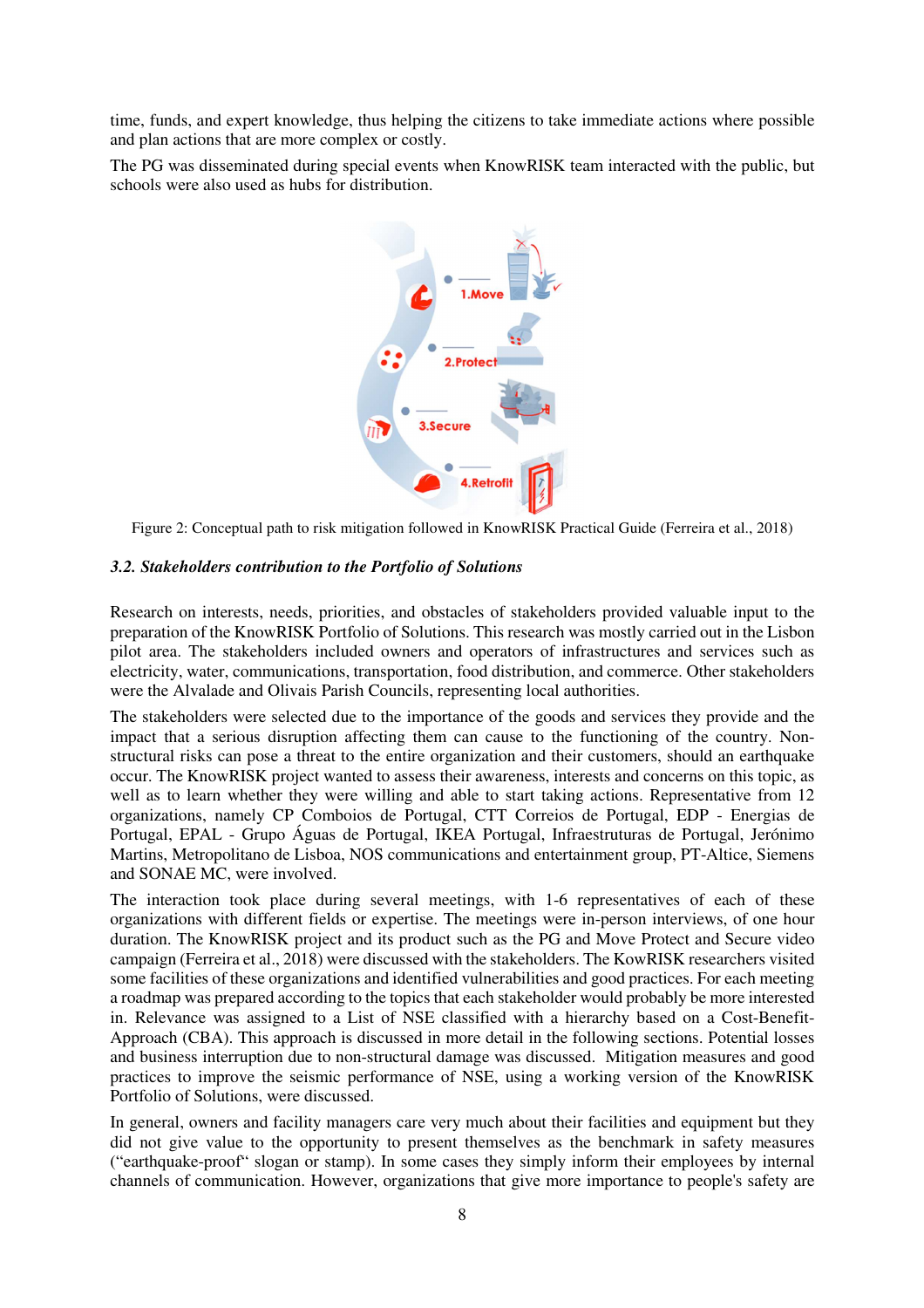those who have a large concentration of individuals (clients and employees) or must ensure that the service is guaranteed 24h/24h (e.g. super- and hypermarkets, call centers).

#### *3.2.1 KnowRISK Portfolio of Solutions: basic philosophy*

The Portfolio of Solutions is based on a rational classification of NSE elements, which considers performance and consequences of damage. This is necessary to identify the hierarchy of importance of NSE elements and their presence in the Portfolio of Solutions. Information from several sources (FEMA 2005, 2012, Porter et al., 2014, including stakeholders opinions, etc.) were collected and a list of 120 NSE was compiled. Each of the NSE was then ranked in terms of their relevance in categories such as Life Safety, Property Loss, Functional Loss, Expertise needed for risk mitigation, and potential financial cost of mitigation. Level of expertise was classified as DYI (Do It Yourself), non-engineered solution implemented by a tradesman, and engineered solution. A CBA was performed (Philips and Bana e Costa, 2007) to rank mitigation actions, considering 'cost of intervention' and 'impact on risk reduction'. This helped in ranking risk mitigation of NSE in residential buildings, workplaces and classrooms: the 47 most important NSE elements were included in the Portfolio of Solutions. The hierarchy of each NSE is clearly marked in the portfolio (see Figure 3).

6. Tall shelving - typically 150 cm or taller



**Recommended methods** 

Bookshelves and filing cabinets should be anchored to a wall (not drywall). Secure the bookcase with metal L brackets and screws along its top or sides (either inside or outside) or with screws through its back. Make sure that all anchoring screws penetrate not just the wall but the studs behind it as well. Screws embedded only in drywall or plaster will pull out. Regardless of the anchoring method you use, the screws should be long enough to extend at least 5 cm into the wall and studs



Figure 3. KnowRISK Portfolio of Solutions layout.

#### *3.2.2 Input from stakeholders' engagement*

Priorities of interventions vary according to the stakeholders needs. Some stakeholders have already their own "Portfolio" of best practices for the main elements (structural and non-structural) they consider critical for business/service continuity.

Energy providers and public transportation companies (e.g. EDP and Metro, in Portugal) particularly emphasized concerns about the installation, attachment, and inspection of non-structural components in their facilities. Two of them identified the most vulnerable NSE in their facilities. Considering the information provided about the costs/benefits of risk mitigation, they developed technical solutions and guidelines for risk management. An example is shown in Figure 4. The CBA procedure used to rank urgency of mitigation may need to be adapted to stakeholder criteria, objectives, and values. Stakeholder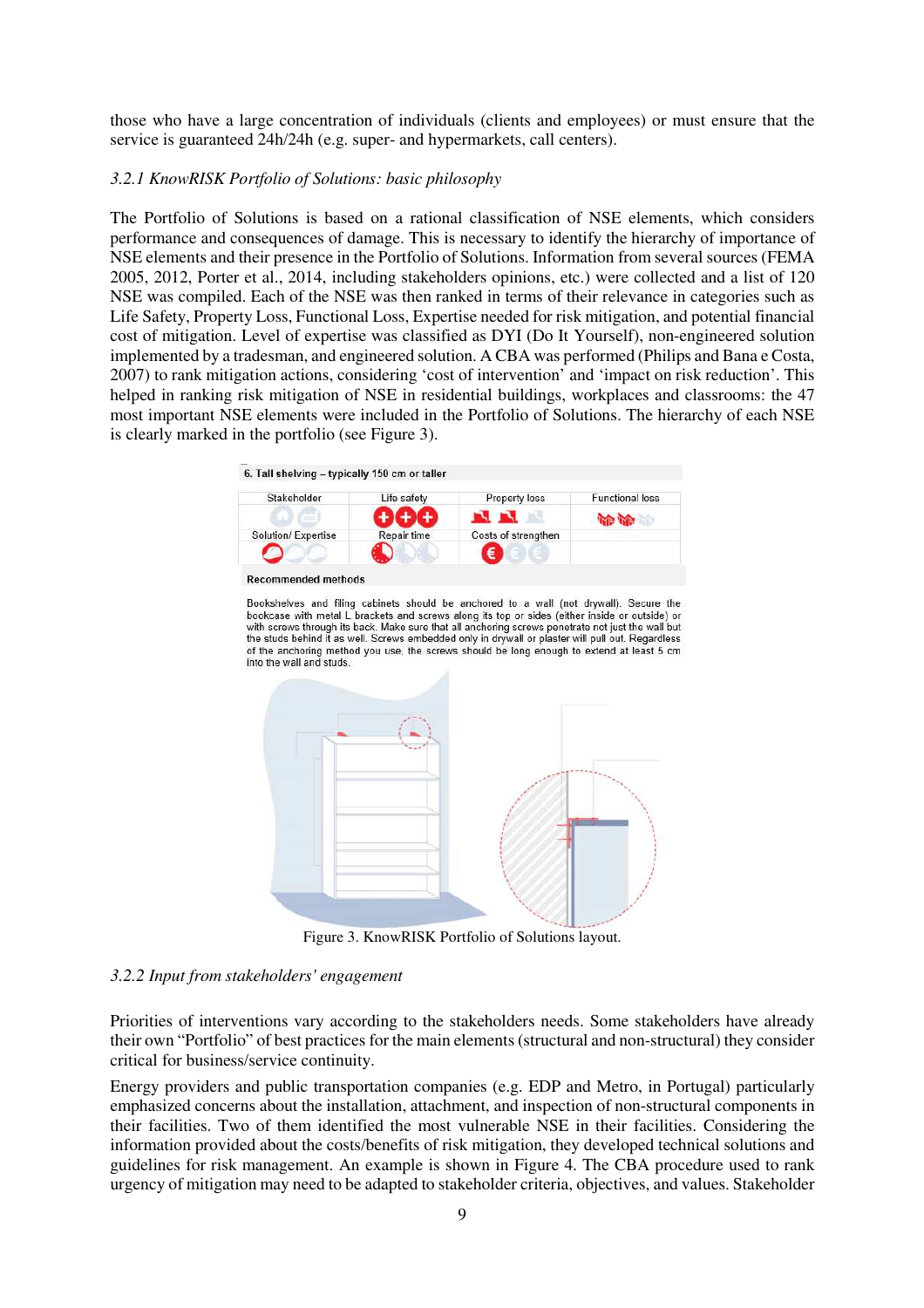priorities were systematically collected in a checklist. Stakeholders (association of engineers in Sicily, Italy, and the 12 companies in Portugal) were asked to rank the NSE included in the portfolio.

#### ACCESS FLOORS FOR CRITICAL FACILITIES

Raised floors must be capable of withstanding lateral loads. The number of diagonal braces should be one floor tile length around the perimeter of the equipment footprint, for equipment less than 300 kg weight.

#### DESKTOP COMPUTER EQUIPMENT

Fix monitor to the wall or to the desk.



Figure 4. Contributions to the KnowRISK portfolio of solutions given after meetings with Metro (top) and EDP (bottom) in Lisbon.

Figure 5 shows a part of the list of 47 NSE ranked by the stakeholders in Italy and Portugal. The priorities are ranked as High (H), Medium (M) or Low (L). The 'KnowRISK Priority ex-ante' is based on CBA. The results show that different stakeholders have different priorities. For example, engineers (Italian case study) are more concerned with Life safety, but assign Medium priority of intervention to non-lifethreatening elements such as 'large computers equipment, data centers, computer rooms'. The stakeholders from Portugal, being owners and operators of businesses and critical services, assign high priorities to these elements. Physical damage to servers and IT equipment will likely result in loss of business and serious disruption of public services, as correctly identified by the stakeholders. The same reasoning applies to computer access floors. It is important for business owners and operators but not for homeowners and schools.

| No. | <b>NSE</b> Class                                                                         | <b>KnowRISK</b><br>Priority<br>ex-ante | Priority<br>(Italy) | Stakeholder Stakeholder<br>Priority<br>(Portugal) |
|-----|------------------------------------------------------------------------------------------|----------------------------------------|---------------------|---------------------------------------------------|
|     | Heavy flat-screen TV and panels monitor walls                                            | н                                      | н                   | н                                                 |
|     | Hazardous materials storage such as chemicals                                            | н                                      | н                   |                                                   |
| 3.  | (labs, pharmacies, schools)<br>Large computer equipment, data centers, computer<br>rooms | н                                      | м                   | н                                                 |
|     | Fire extinguisher and cabinet                                                            | н                                      | н                   | н                                                 |
|     | Air diffusers                                                                            | н                                      | м                   | н                                                 |
| 6   | Tall shelving $-$ typically 150 cm or taller                                             | н                                      | н                   | н                                                 |
|     | Tall file cabinets and furniture                                                         | н                                      | н                   | н                                                 |
| 8   | Heavy light fixtures                                                                     | н                                      | м                   | н                                                 |
| 47  | .<br>Computer access floors and equipment                                                | <br>м                                  | <br>м               | <br>н                                             |

Figure 5. Ranking of the NSE priority (only a few shown here) by stakeholders in Italy (association of engineers of Sicily) and Portugal (NOS communications and entertainment group, Metro and EDP). (H= High; M=Medium; L=Low).

As part of internal dissemination, most stakeholders decided to use internal channels (screens in common areas, webpage, newsletters, etc.) to convey the information to most personal and to intensify the collaboration with the follow up of KnowRISK. In general, meetings were very productive and all stakeholders have asked to have access to the Portfolio of Solutions, either in e-format or paper. The KnowRISK project gained feedback, refine approach and through this process create more focused recommendations.

### *3.3. Interaction with stakeholders in Iceland*

Stakeholder engagement in Italy and Portugal provided vital input to the PG and Portfolio of Solutions. In Iceland, the focus was to share these products with the stakeholders and get their feedback on the products. With this objective, interaction with stakeholders was organized. At the time these products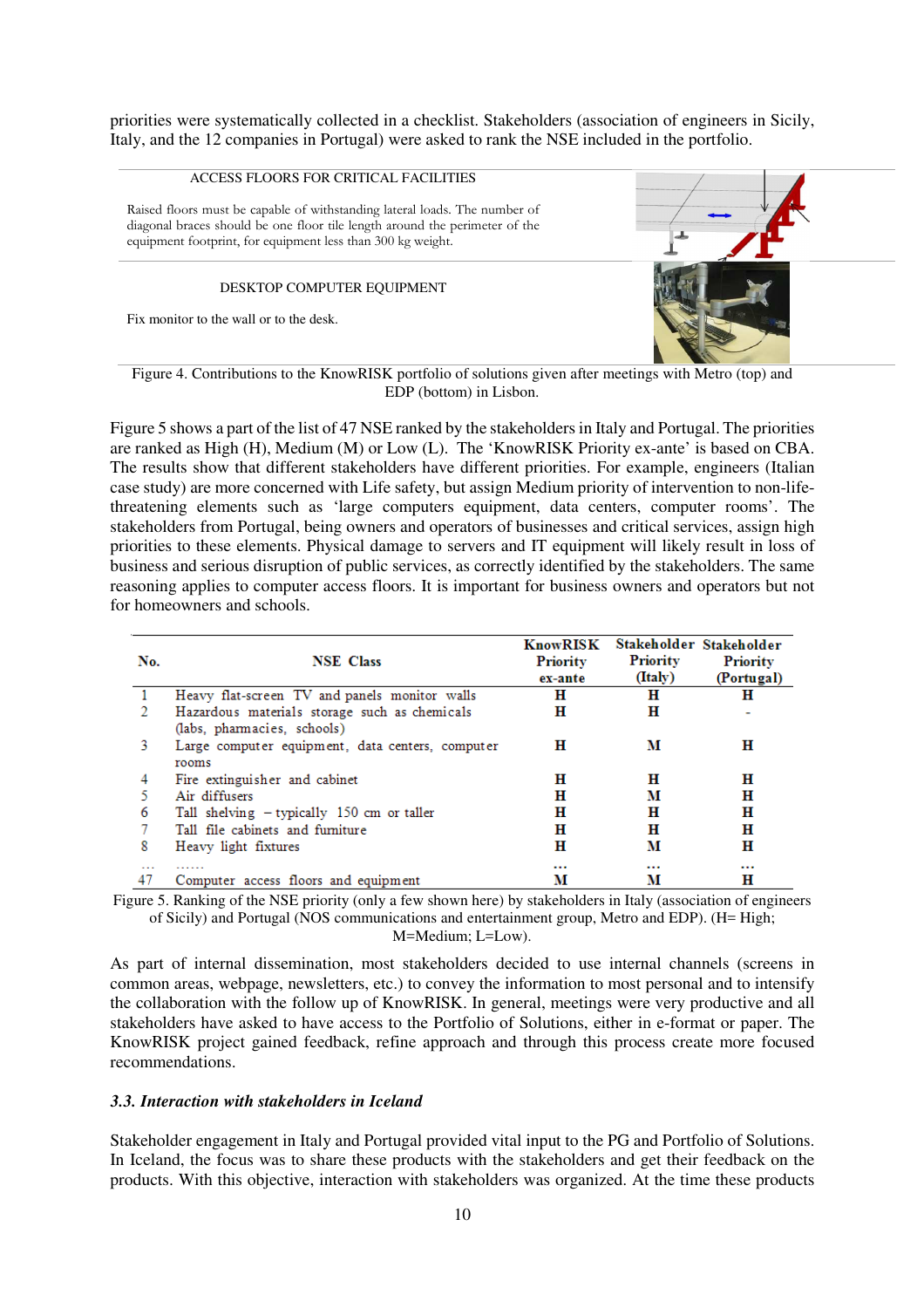were tentatively ready, but not finalized. Interaction with the stakeholders in Iceland was conducted during a special session of the International Conference on Earthquake Engineering and Structural Dynamics (ICESD) held in Reykjavik on 12-14 June 2017. Six stakeholders participated in the session: the Mayor of Hveragerði, a town damaged by the May 2008 earthquake, a representative of Icelandic Standards (IST), a representative of Icelandic Construction Authority, a consulting civil engineer, and the headmaster of the school in Selfoss where the KnowRISK intervention was carried out. The Mayor of Hveragerði emphasized the need to secure building contents, and pointed out the need to have arrangements in furniture doors so that they do not open during earthquakes. It was also pointed out that tables with wheels were hazardous, and that common partition wall materials in Iceland are not suitable to hold heavy hanging objects. These concerns were addressed in the Portfolio of Solutions, which was still in preparation. The interaction was also important to convey the results of the project to other stakeholders and to motivate authorities such as IST and Icelandic Construction Authority in mitigation of non-structural risk.

### **4. FINAL REMARKS**

The analysis of interests, needs, obstacles, and priorities of citizens and stakeholders from the public and private sector provided a rational basis for the communication campaign and products of the KnowRISK project, in particular the Practical Guide (PG) and Portfolio of Solutions. Stakeholder engagement for this purpose was achieved in different ways in the three pilot areas.

Qualitative interviewing and focus groups were, however, the main mode of engagement. Individual semi-structured interviews were used in Portugal. Individual interviews and focus groups were used in Italy. Data collected from stakeholders in Italy was qualitatively analyzed using thematic discourse analysis methods. Data collected in Portugal was used to validate and supplement ranking of NSE in terms of priorities for intervention, carried out ex ante through a cost benefit analysis. The collected data and results were very useful in designing and preparing two very important products of KnowRISK project, the Practical Guide and the Portfolio of Solutions. Interaction with stakeholders in Iceland provided valuable input to improve the Portfolio of Solutions, and confirmed the suitability of the PG in this study area.

The main premise of this KnowRISK action and the work presented here is the importance of tailoring communication to the needs of the audience. Risk communication can be made more effective by understanding the local social context, past experiences, needs, concerns, and awareness of the parties facing risk. Local community and private sector stakeholders are relevant parties on risk reduction process. If they are involved in the process of designing communication tools, they are more likely to maintain a positive attitude towards the tools. Some stakeholders such as business and service providers have specific needs and concerns and their priorities differ by the nature of facilities operated by them. They can provide valuable information on current and best safety practices, including technical solutions to mitigate risk. The experience from this work suggests that development of communication tools by engaging the stakeholders is not only feasible but also rewarding, in terms of both the quality and usefulness of the final products.

#### **5. ACKNOWLEDGMENTS**

This study was co-financed by the European Commission's Humanitarian Aid and Civil Protection (Grant agreement ECHO/SUB/2015/718655/PREV28). We acknowledge the collaboration of the Laboratorio di Storia e Comunicazione della Scienza (DOS) of the Ferrara University, and all KnowRISK stakeholders for their continued commitment and enthusiasm.

### **6. REFERENCES**

Akason JB, Olafsson S, Sigbjornsson R (2006). Phases of Earthquake Experience: A Case Study of the June 2000 South Iceland Earthquakes. Risk Analysis 26(5):1235-46. DOI10.1111/j.1539-6924.2006.00811.x.

Bauer M, Gaskell G (2000). Qualitative Researching with Text, Image and Sound. A Practical Handbook, Sage, London.